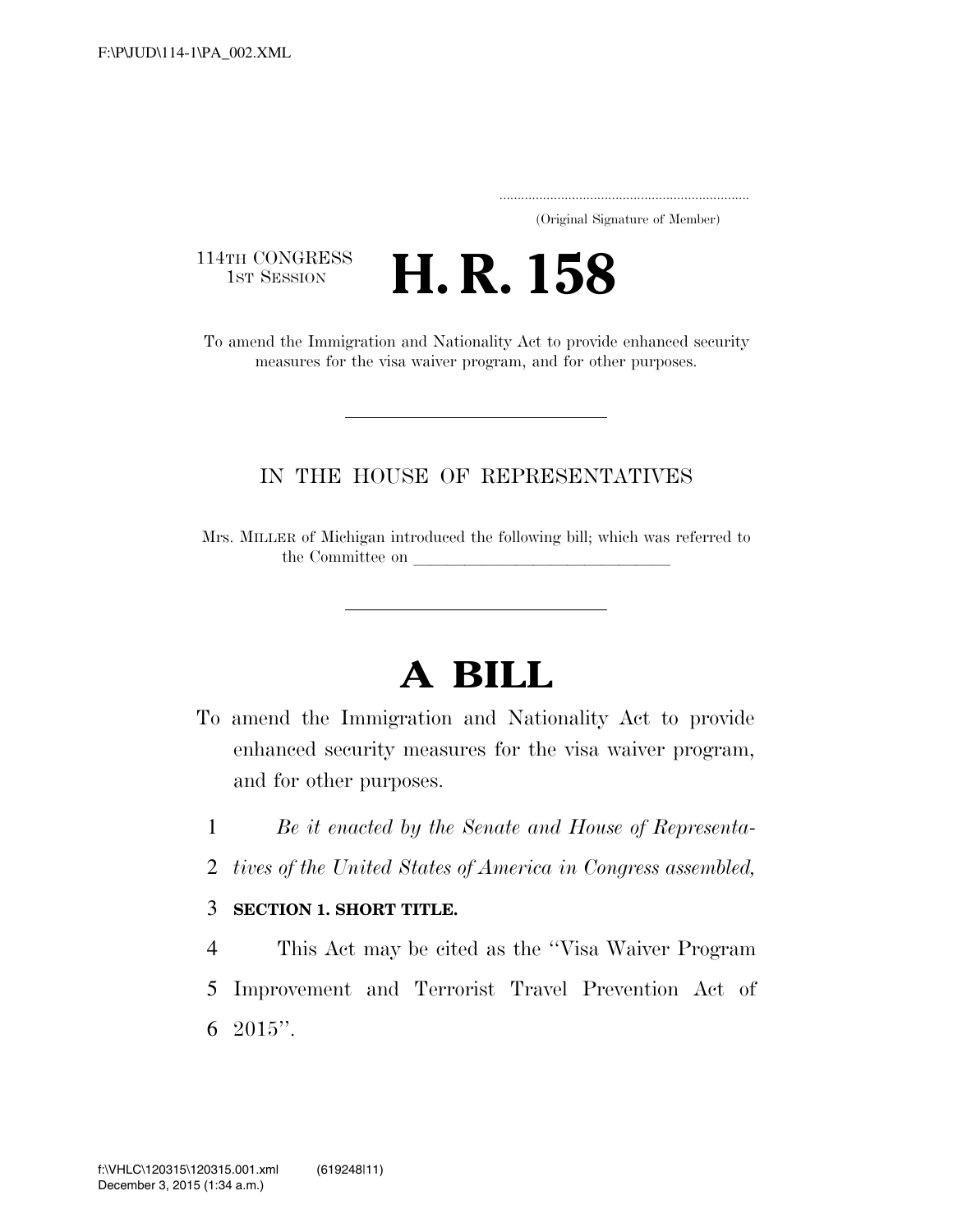#### **SEC. 2. ELECTRONIC PASSPORT REQUIREMENT.**

 (a) REQUIREMENT FOR ALIEN TO POSSESS ELEC- TRONIC PASSPORT.—Section 217(a)(3) of the Immigra- tion and Nationality Act (8 U.S.C. 1187(a)(3)) is amend-ed to read as follows:

 ''(3) PASSPORT REQUIREMENTS.—The alien, at the time of application for admission, is in posses- sion of a valid unexpired passport that satisfies the following:

10 "(A) MACHINE READABLE.—The passport is a machine-readable passport that is tamper- resistant, incorporates document authentication identifiers, and otherwise satisfies the inter- nationally accepted standard for machine read-ability.

 ''(B) ELECTRONIC.—Beginning on April 1, 2016, the passport is an electronic passport that is fraud-resistant, contains relevant bio- graphic and biometric information (as deter-20 mined by the Secretary of Homeland Security), and otherwise satisfies internationally accepted standards for electronic passports.''.

 (b) REQUIREMENT FOR PROGRAM COUNTRY TO 24 VALIDATE PASSPORTS.—Section  $217(c)(2)(B)$  of the Im-25 migration and Nationality Act  $(8 \text{ U.S.C. } 1187(\text{e})(2)(\text{B}))$ is amended to read as follows: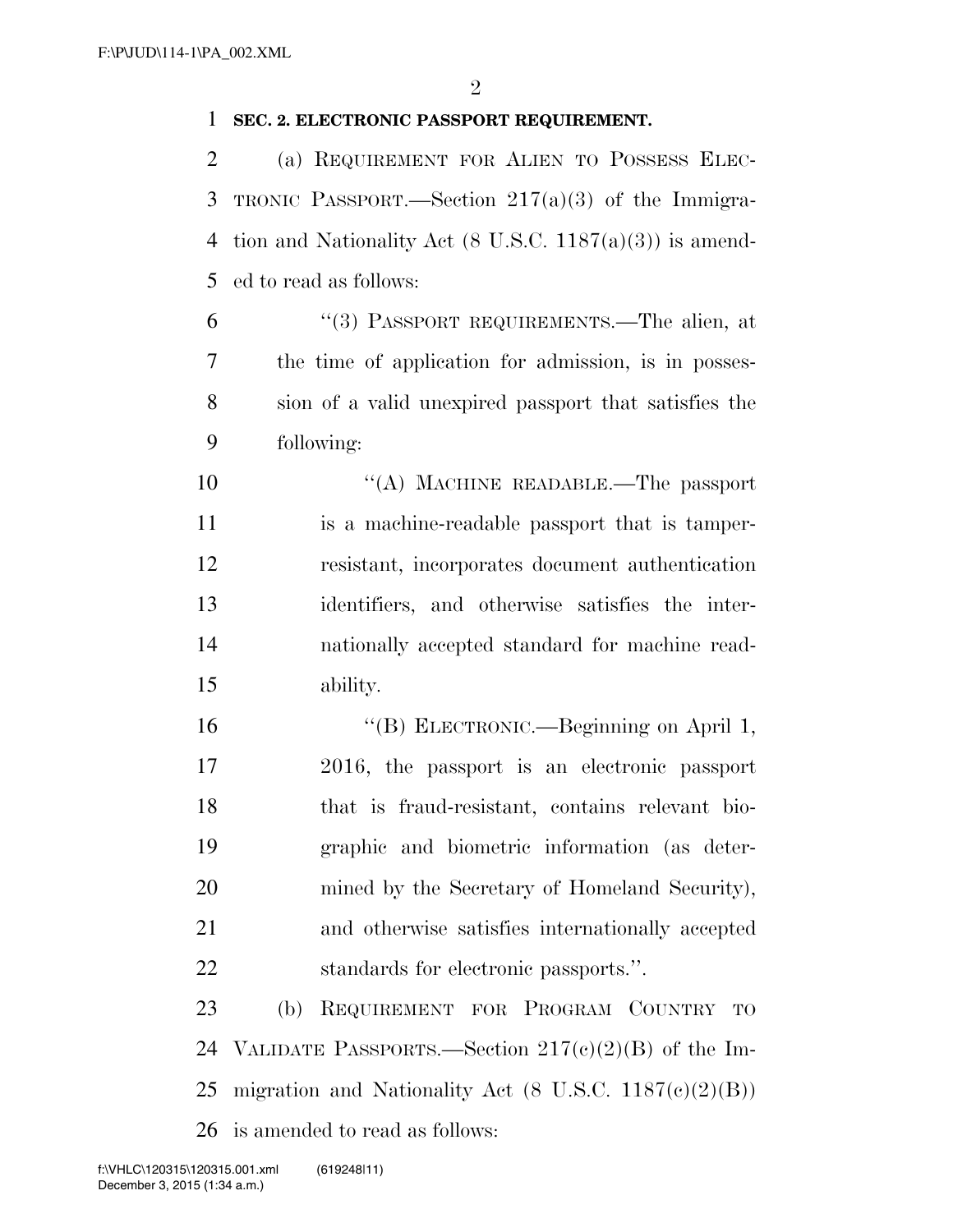| $\mathbf{1}$   | "(B) PASSPORT PROGRAM.-                                |
|----------------|--------------------------------------------------------|
| $\overline{2}$ | "(i) ISSUANCE OF PASSPORTS.—The                        |
| 3              | government of the country certifies that it            |
| $\overline{4}$ | issues to its citizens passports described in          |
| 5              | subparagraph $(A)$ of subsection $(a)(3)$ , and        |
| 6              | on or after April 1, 2016, passports de-               |
| $\overline{7}$ | scribed in subparagraph (B) of subsection              |
| 8              | (a)(3).                                                |
| 9              | "(ii) VALIDATION OF PASSPORTS.-                        |
| 10             | Not later than October 1, 2016, the gov-               |
| 11             | ernment of the country certifies that it has           |
| 12             | in place mechanisms to validate passports              |
| 13             | described in subparagraphs $(A)$ and $(B)$ of          |
| 14             | subsection $(a)(3)$ at each port of entry into         |
| 15             | that country. This requirement shall not               |
| 16             | apply to travel between countries which fall           |
| 17             | within the Schengen Zone.".                            |
| 18             | (c) CONFORMING AMENDMENT. Section $303(c)$ of          |
| 19             | the Enhanced Border Security and Visa Entry Reform Act |
| 20             | of 2002 is repealed $(8 \text{ U.S.C. } 1732(c))$ .    |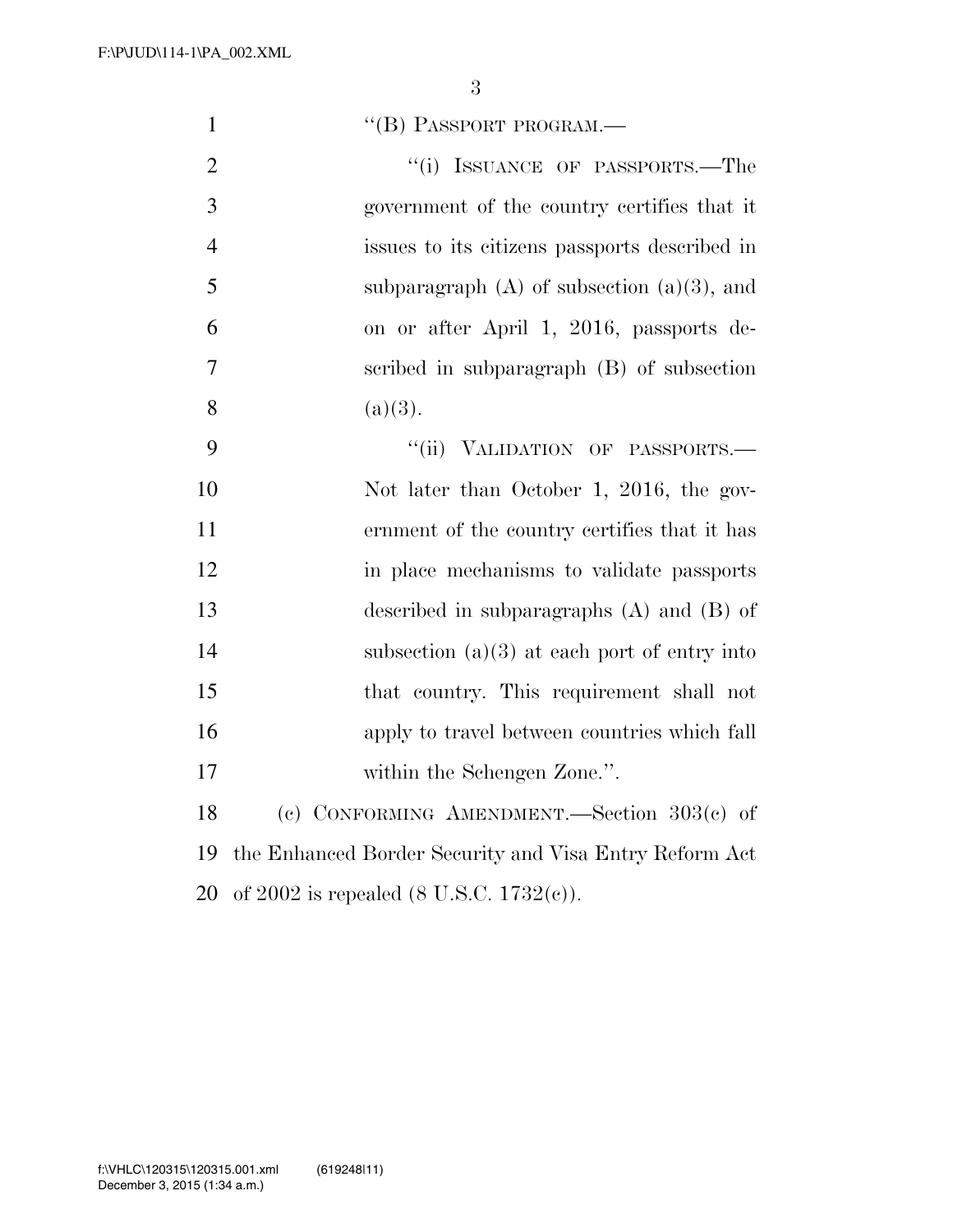| 1              | SEC. 3. RESTRICTION ON USE OF VISA WAIVER PROGRAM                      |
|----------------|------------------------------------------------------------------------|
| $\overline{2}$ | FOR ALIENS WHO TRAVEL TO CERTAIN                                       |
| 3              | <b>COUNTRIES.</b>                                                      |
| $\overline{4}$ | Section $217(a)$ of the Immigration and Nationality                    |
| 5              | Act $(8 \text{ U.S.C. } 1187(a))$ , as amended by this Act, is further |
| 6              | amended by adding at the end the following:                            |
| 7              | " $(12)$ NOT PRESENT IN IRAQ, SYRIA, OR ANY                            |
| 8              | OTHER COUNTRY OR AREA OF CONCERN.-                                     |
| 9              | "(A) IN GENERAL.—Except as provided in                                 |
| 10             | subparagraphs $(B)$ and $(C)$ —                                        |
| 11             | "(i) the alien has not been present, at                                |
| 12             | any time on or after March 1, 2011—                                    |
| 13             | "(I) in Iraq or Syria;                                                 |
| 14             | "(II) in a country that is des-                                        |
| 15             | ignated by the Secretary of State                                      |
| 16             | under section $6(j)$ of the Export Ad-                                 |
| 17             | ministration Act of 1979 (50 U.S.C.                                    |
| 18             | 2405) (as continued in effect under                                    |
| 19             | International Emergency Eco-<br>the                                    |
| 20             | nomic Powers Act (50 U.S.C. 1701 et                                    |
| 21             | seq.)), section 40 of the Arms Export                                  |
| 22             | Control Act (22 U.S.C. 2780), section                                  |
| 23             | 620A of the Foreign Assistance Act of                                  |
| 24             | 1961 (22 U.S.C. 2371), or any other                                    |
| 25             | provision of law, as a country, the                                    |
| 26             | government of which has repeatedly                                     |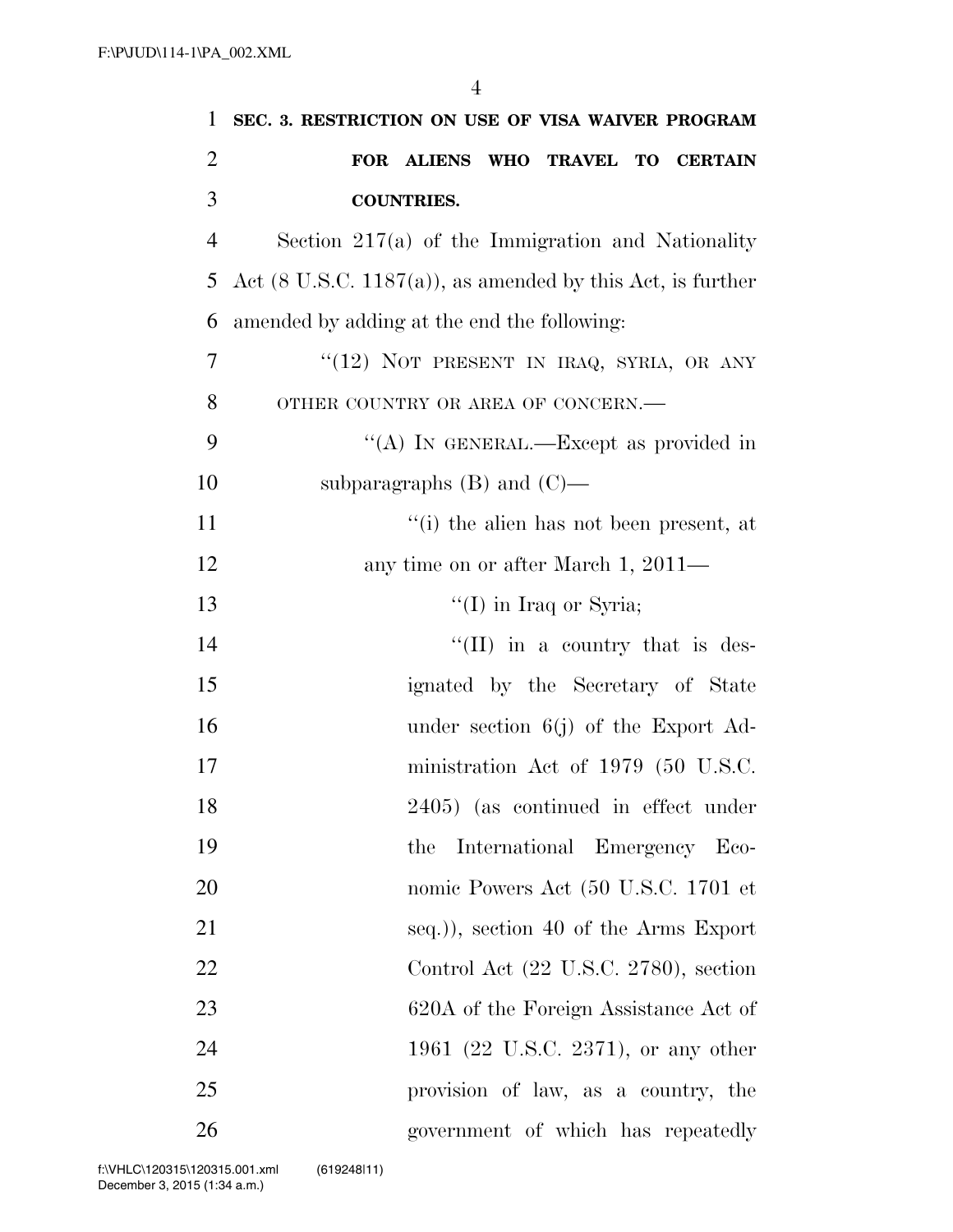| $\mathbf{1}$   | provided support of acts of inter-         |
|----------------|--------------------------------------------|
| $\overline{2}$ | national terrorism; or                     |
| $\mathfrak{Z}$ | "(III) in any other country or             |
| $\overline{4}$ | area of concern designated by the Sec-     |
| 5              | retary of Homeland Security under          |
| 6              | subparagraph $(D)$ ; and                   |
| 7              | "(ii) regardless of whether the alien is   |
| 8              | a national of a program country, the alien |
| 9              | is not a national of—                      |
| 10             | "(I) Iraq or Syria;                        |
| 11             | $\lq\lq$ (II) a country that is des-       |
| 12             | ignated, at the time the alien applies     |
| 13             | for admission, by the Secretary of         |
| 14             | State under section $6(j)$ of the Export   |
| 15             | Administration Act of 1979 (50             |
| 16             | U.S.C. 2405) (as continued in effect       |
| 17             | under the International Emergency          |
| 18             | Economic Powers Act (50 U.S.C.             |
| 19             | $1701$ et seq.)), section 40 of the Arms   |
| 20             | Export Control Act (22 U.S.C. 2780),       |
| 21             | section 620A of the Foreign Assist-        |
| 22             | ance Act of 1961 (22 U.S.C. 2371),         |
| 23             | or any other provision of law, as a        |
| 24             | country, the government of which has       |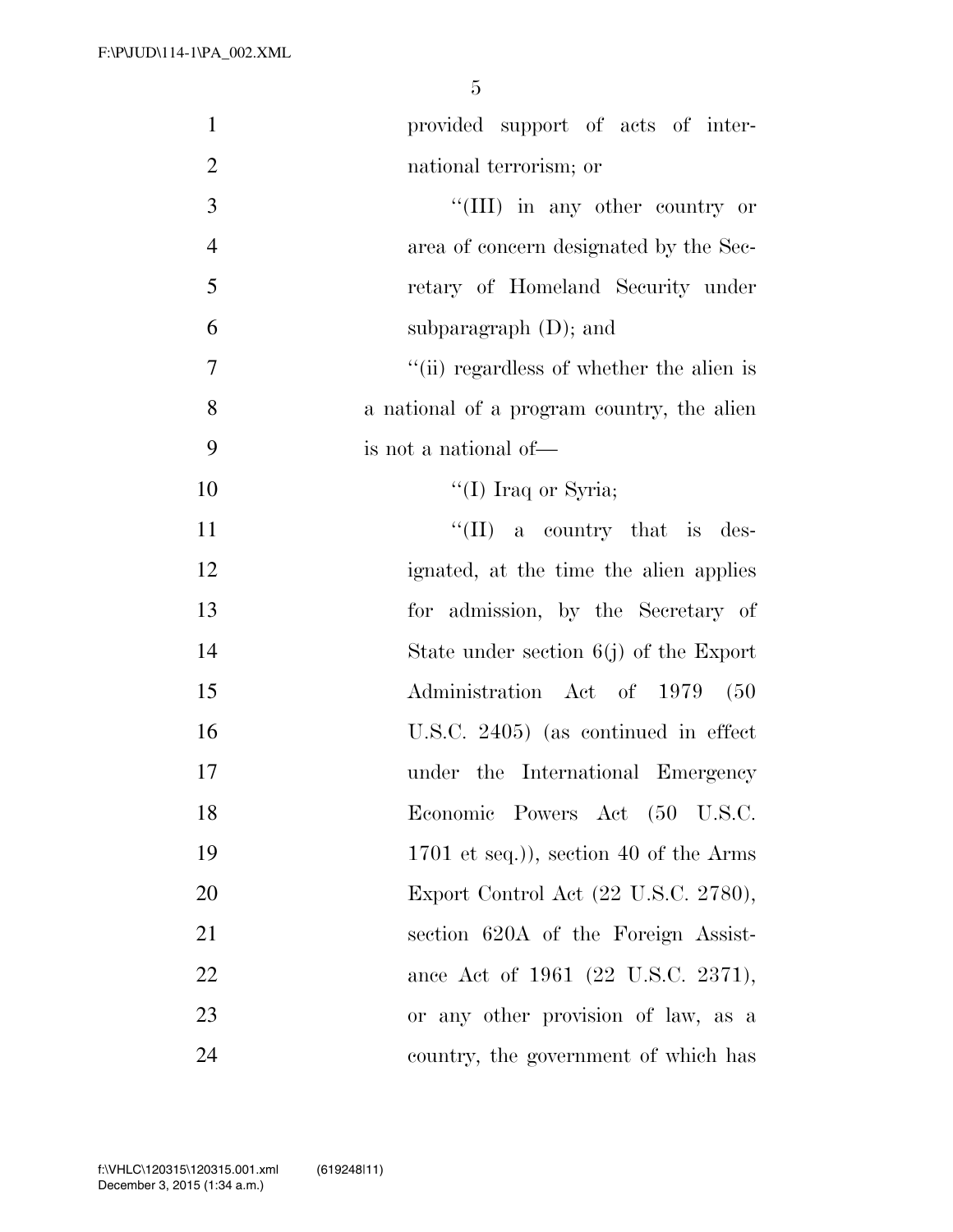| $\mathbf{1}$   | repeatedly provided support of acts of              |
|----------------|-----------------------------------------------------|
| $\overline{2}$ | international terrorism; or                         |
| 3              | "(III) any other country that is                    |
| $\overline{4}$ | designated, at the time the alien ap-               |
| 5              | plies for admission, by the Secretary               |
| 6              | of Homeland Security under subpara-                 |
| 7              | graph (D).                                          |
| 8              | "(B) CERTAIN MILITARY PERSONNEL AND                 |
| 9              | EMPLOYEES.—Subparagraph<br><b>GOVERNMENT</b>        |
| 10             | $(A)(i)$ shall not apply in the case of an alien if |
| 11             | the Secretary of Homeland Security determines       |
| 12             | that the alien was present—                         |
| 13             | "(i) in order to perform military serv-             |
| 14             | ice in the armed forces of a program coun-          |
| 15             | try; or                                             |
| 16             | "(ii) in order to carry out official du-            |
| 17             | ties as a full time employee of the govern-         |
| 18             | ment of a program country.                          |
| 19             | "(C) WAIVER.—The Secretary of Home-                 |
| 20             | land Security may waive the application of sub-     |
| 21             | paragraph $(A)$ to an alien if the Secretary de-    |
| 22             | termines that such a waiver is in the law en-       |
| 23             | forcement or national security interests of the     |
| 24             | United States.                                      |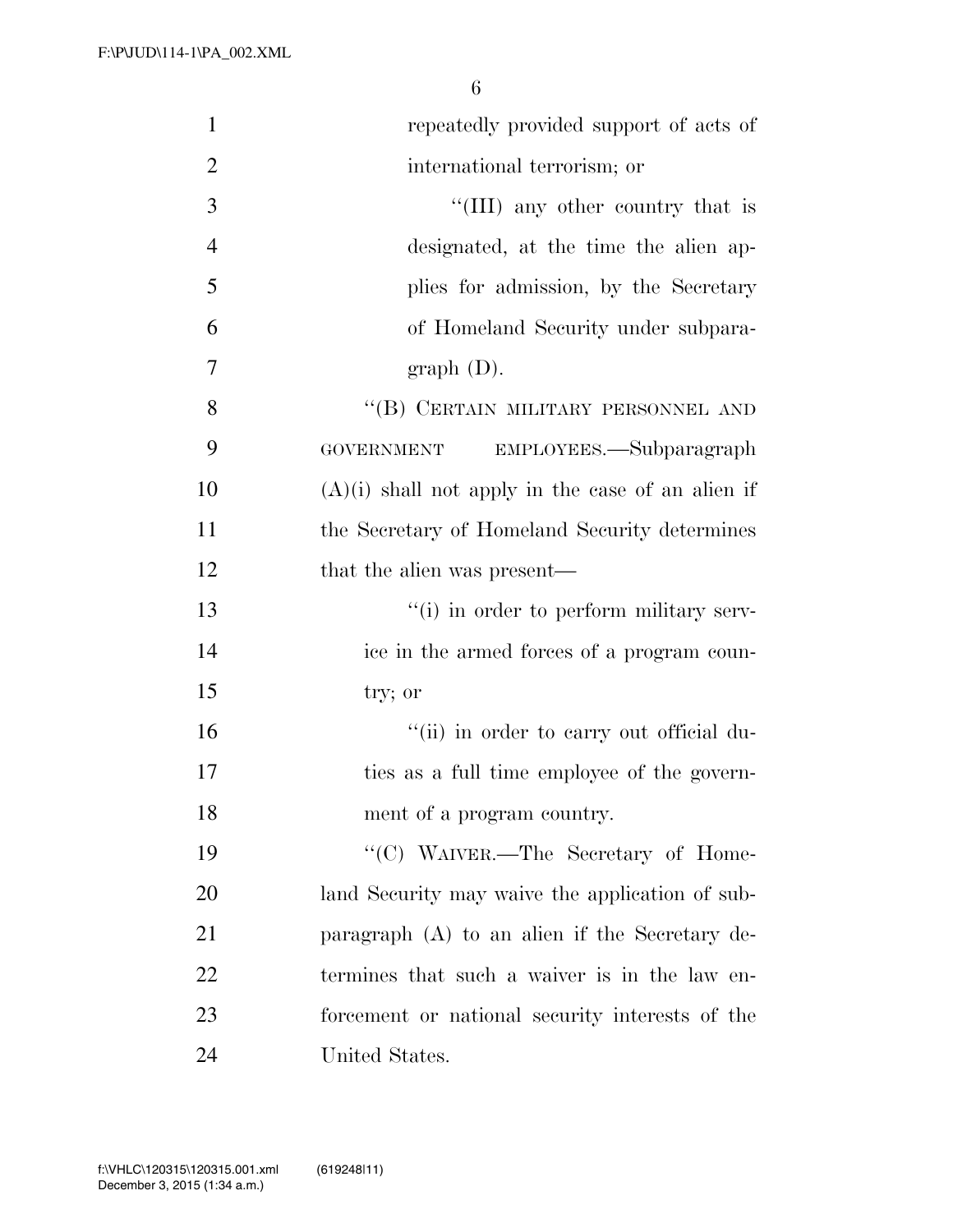|                | 7                                           |
|----------------|---------------------------------------------|
| $\mathbf{1}$   | COUNTRIES OR AREAS OF CON-<br>$\lq\lq (D)$  |
| $\overline{2}$ | CERN.                                       |
| 3              | "(i) IN GENERAL.—Not later than 60          |
| $\overline{4}$ | days after the date of the enactment of     |
| 5              | this paragraph, the Secretary of Homeland   |
| 6              | Security, in consultation with the Director |
| $\overline{7}$ | of National Intelligence, shall determine   |
| 8              | whether the requirement under subpara-      |
| 9              | $graph(A)$ shall apply to any other country |
| 10             | or area.                                    |
| 11             | "(ii) CRITERIA.—In making a deter-          |
| 12             | mination under clause (i), the Secretary    |
| 13             | shall consider—                             |
| 14             | $\lq\lq$ whether the presence of an         |
| 15             | alien in the country or area increases      |
| 16             | the likelihood that the alien is a cred-    |
| 17             | ible threat to the national security of     |
|                |                                             |

19  $\text{``(II)}$  whether a foreign terrorist 20 organization has a significant pres-21 ence in the country or area; and 22 ''(III) whether the country or 23 area is a safe haven for terrorists. 24 ''(iii) ANNUAL REVIEW.—The Sec-25 retary shall conduct a review, on an annual

18 the United States;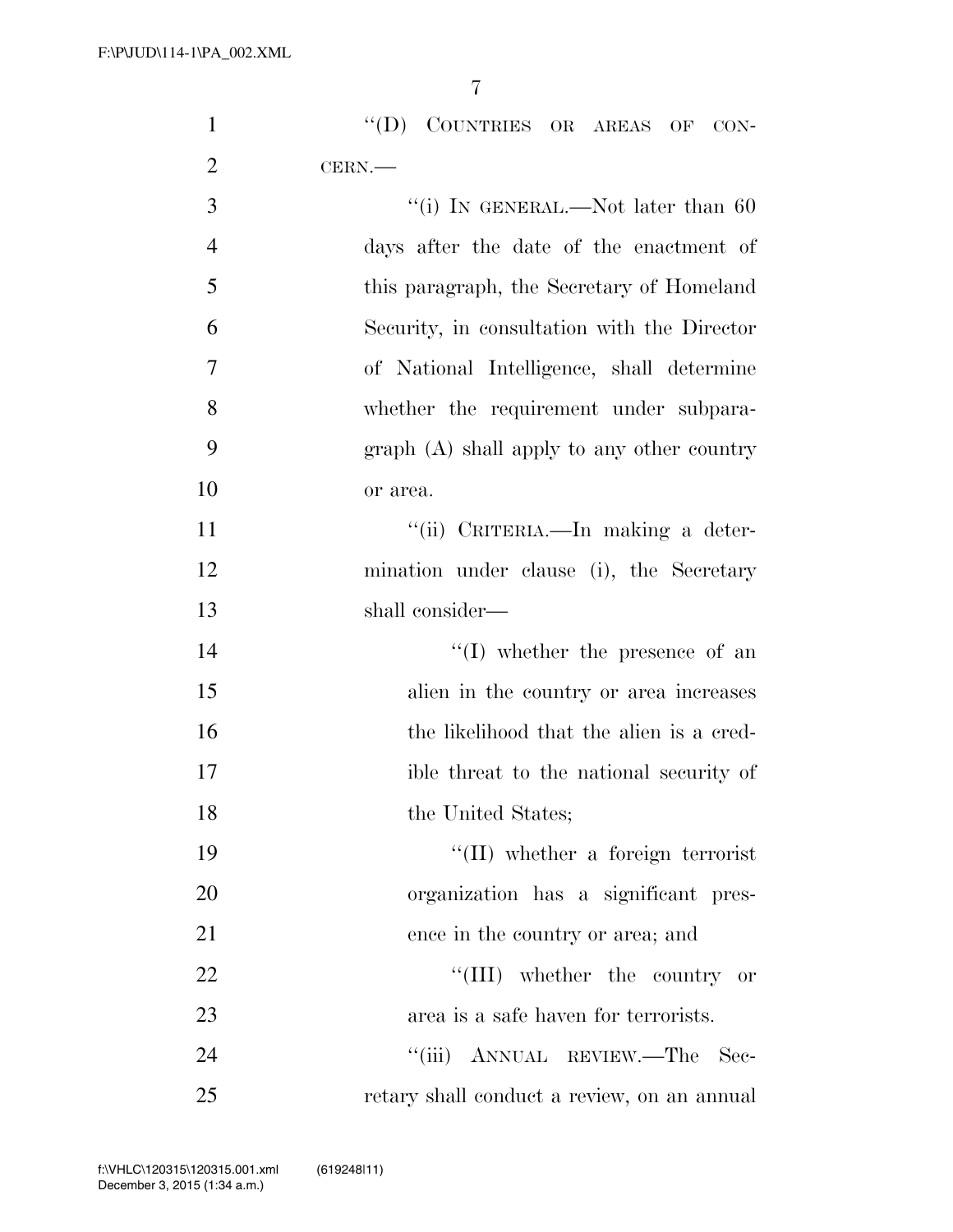basis, of any determination made under clause (i).

 ''(E) REPORT.—Beginning not later than one year after the date of the enactment of this paragraph, and annually thereafter, the Sec- retary of Homeland Security shall submit to the Committee on Homeland Security, the Com- mittee on Foreign Affairs, the Permanent Se- lect Committee on Intelligence, and the Com- mittee on the Judiciary of the House of Rep- resentatives, and the Committee on Homeland Security and Governmental Affairs, the Com- mittee on Foreign Relations, the Select Com- mittee on Intelligence, and the Committee on the Judiciary of the Senate a report on each in- stance in which the Secretary exercised the waiver authority under subparagraph (C) dur-ing the previous year.''.

 **SEC. 4. DESIGNATION REQUIREMENTS FOR PROGRAM COUNTRIES.** 

 (a) REPORTING LOST AND STOLEN PASSPORTS.— 22 Section  $217(e)(2)(D)$  of the Immigration and Nationality 23 Act (8 U.S.C.  $1187(c)(2)(D)$ ), as amended by this Act, is further amended by striking ''within a strict time limit''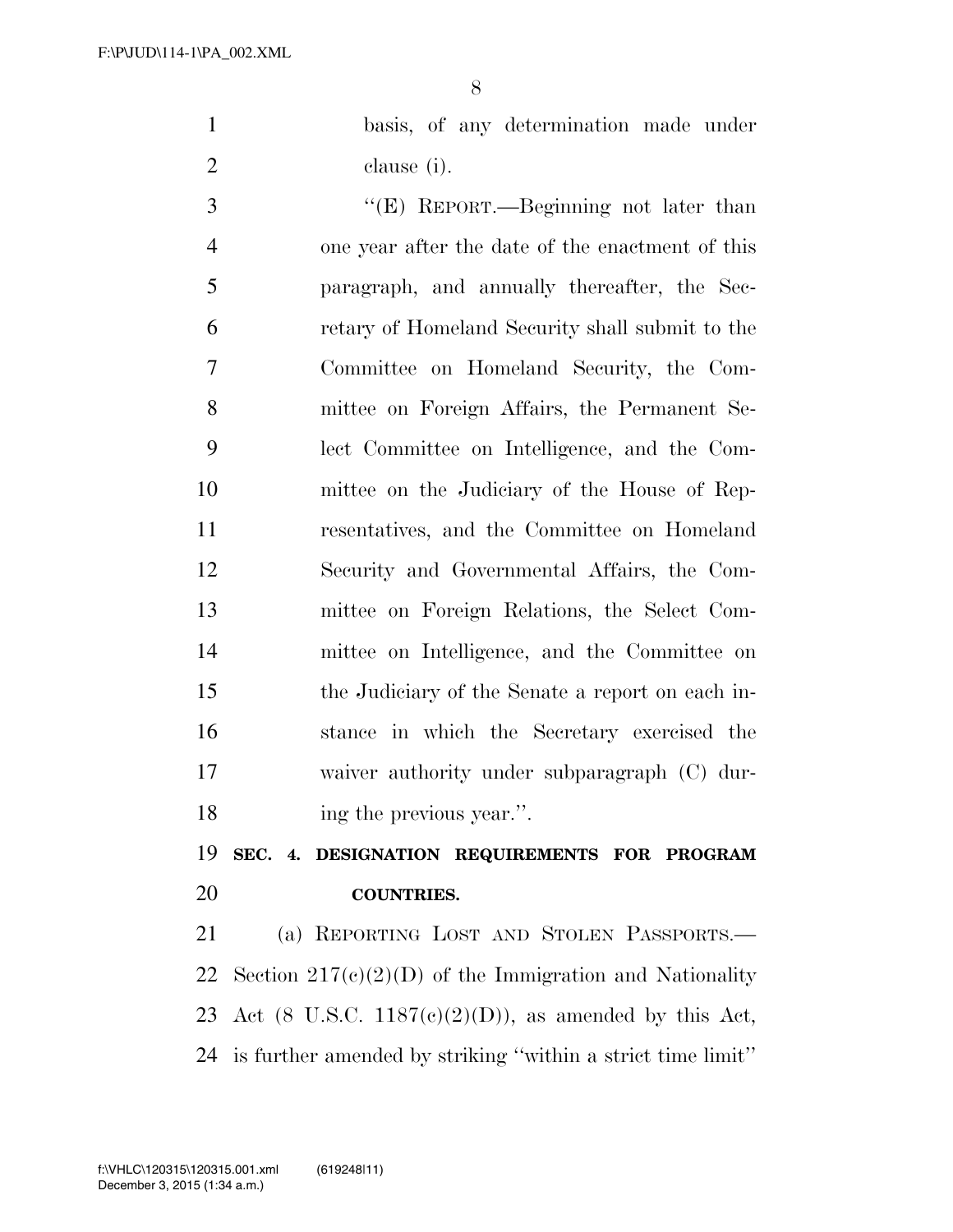and inserting ''not later than 24 hours after becoming aware of the theft or loss''.

 (b) INTERPOL SCREENING.—Section 217(c)(2) of the Immigration and Nationality Act (8 U.S.C. 1187(c)(2)), as amended by this Act, is further amended by adding at the end the following:

7 "'(G) INTERPOL SCREENING.—Not later than 270 days after the date of the enactment of this subparagraph, except in the case of a country in which there is not an international airport, the government of the country certifies to the Secretary of Homeland Security that it is screening, for unlawful activity, each person who is not a citizen or national of that country who is admitted to or departs that country, by using every database and notice maintained by Interpol, or other means designated by the Sec- retary of Homeland Security. This requirement shall not apply to travel between countries which fall within the Schengen Zone.''.

 (c) IMPLEMENTATION OF PASSENGER INFORMATION 22 EXCHANGE AGREEMENT.—Section  $217(c)(2)(F)$  of the Immigration and Nationality Act (8 U.S.C. 24 1187(c)(2)(F)), as amended by this Act, is further amend-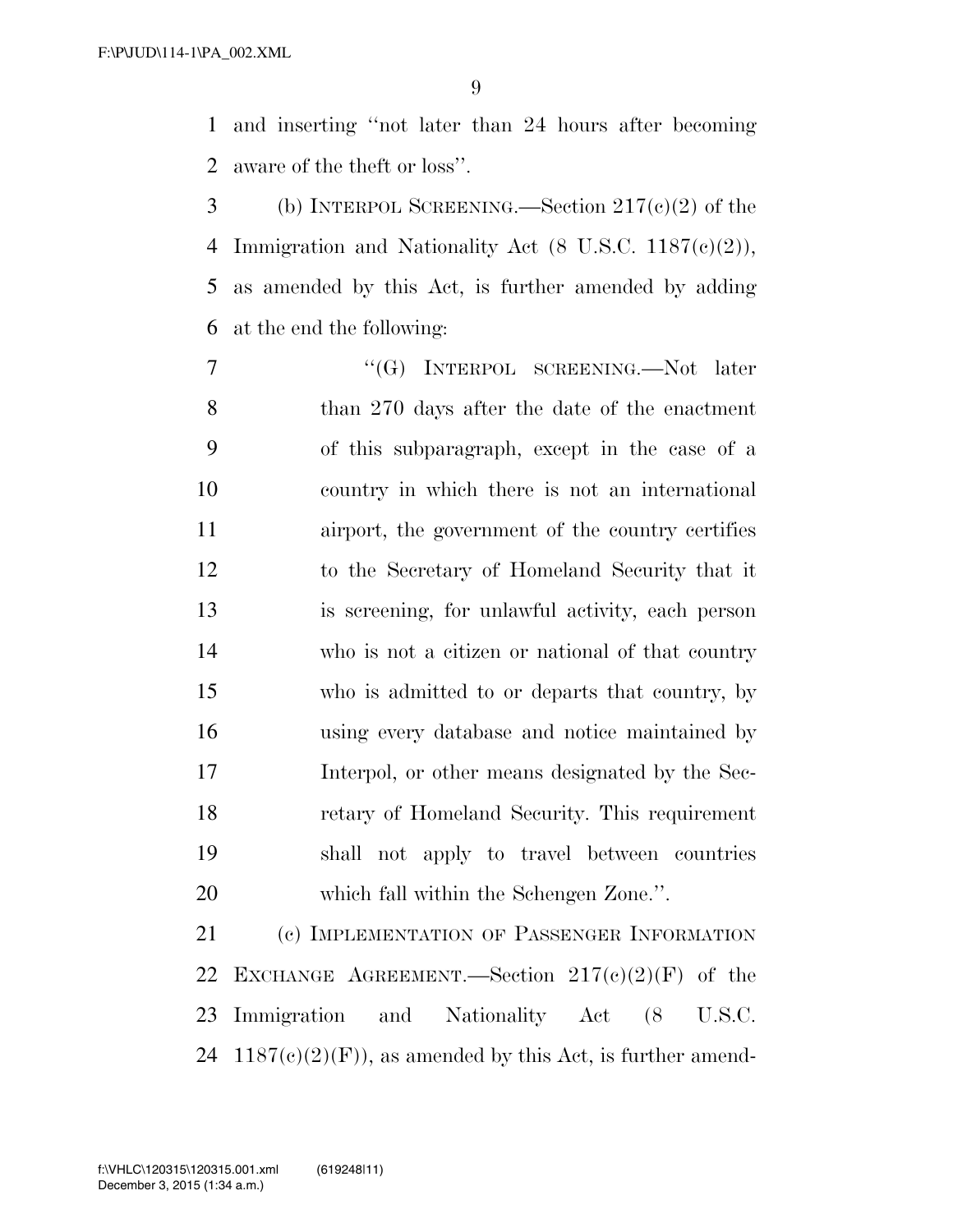ed by inserting before the period at the end the following: '', and fully implements such agreement''.

 (d) TERMINATION OF DESIGNATION.—Section 217(f) of the Immigration and Nationality Act (8 U.S.C. 1187(f)) is amended by adding at the end the following:

6 "(6) FAILURE TO SHARE INFORMATION.—

 ''(A) IN GENERAL.—If the Secretary of Homeland Security and the Secretary of State jointly determine that the program country is not sharing information, as required by sub-11 section  $(c)(2)(F)$ , the Secretary of Homeland Security shall terminate the designation of the country as a program country.

 ''(B) REDESIGNATION.—In the case of a termination under this paragraph, the Secretary of Homeland Security shall redesignate the country as a program country, without regard to paragraph (2) or (3) of subsection (c) or paragraphs (1) through (4), when the Secretary of Homeland Security, in consultation with the Secretary of State, determines that the country is sharing information, as required by sub-23 section  $(c)(2)(F)$ .

24 "(7) FAILURE TO SCREEN.—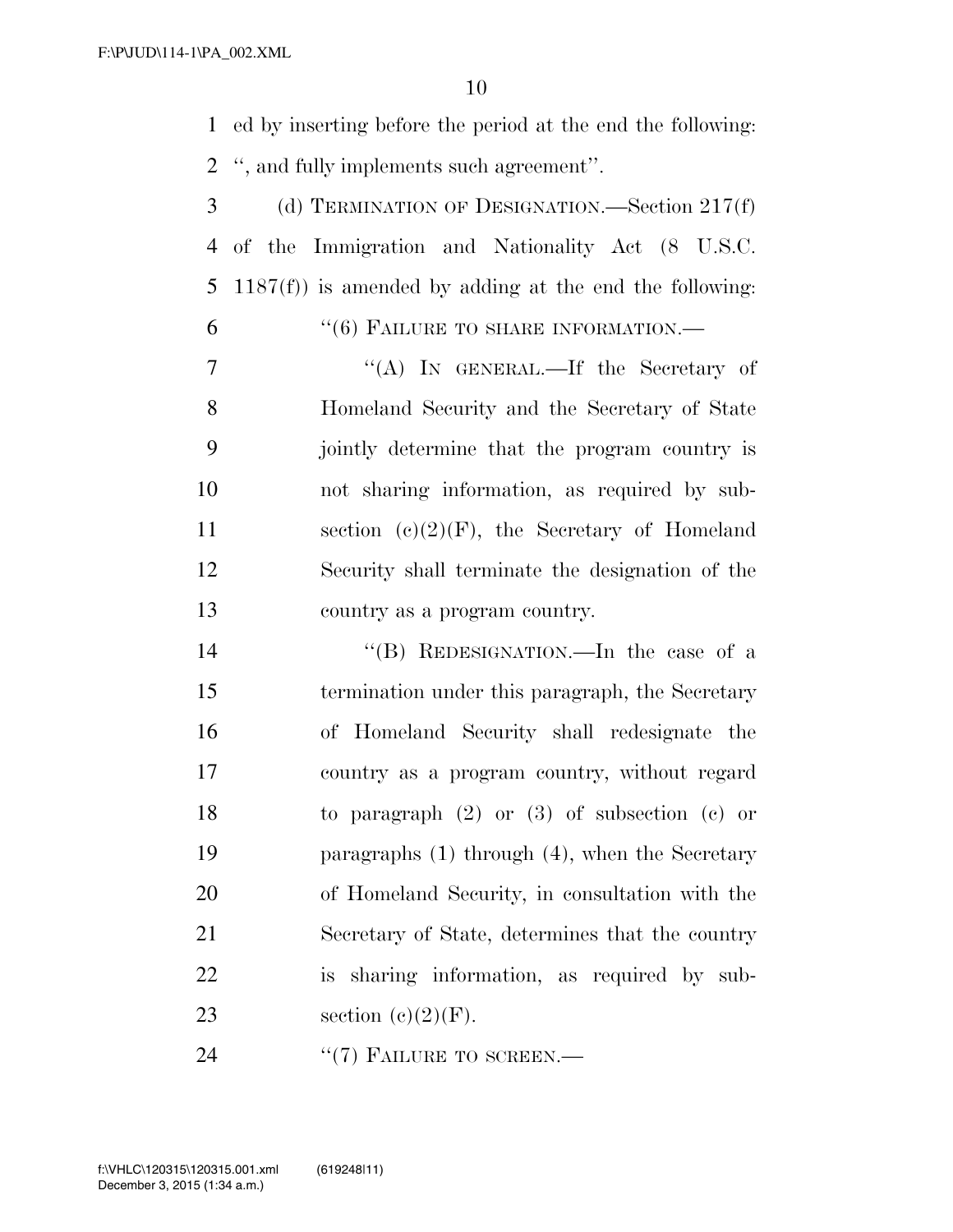1 ''(A) IN GENERAL.—Beginning on the date that is 270 days after the date of the enact- ment of this paragraph, if the Secretary of Homeland Security and the Secretary of State jointly determine that the program country is not conducting the screening required by sub- section (c)(2)(G), the Secretary of Homeland Security shall terminate the designation of the country as a program country. ''(B) REDESIGNATION.—In the case of a termination under this paragraph, the Secretary of Homeland Security shall redesignate the country as a program country, without regard

 paragraphs (1) through (4), when the Secretary of Homeland Security, in consultation with the Secretary of State, determines that the country is conducting the screening required by sub-19 section  $(e)(2)(G)$ .".

to paragraph (2) or (3) of subsection (c) or

#### **SEC. 5. REPORTING REQUIREMENTS.**

 (a) IN GENERAL.—Section 217(c) of the Immigration 22 and Nationality Act  $(8 \text{ U.S.C. } 1187(c))$ , as amended by this Act, is further amended—

24 (1) in paragraph  $(2)(C)(iii)$ —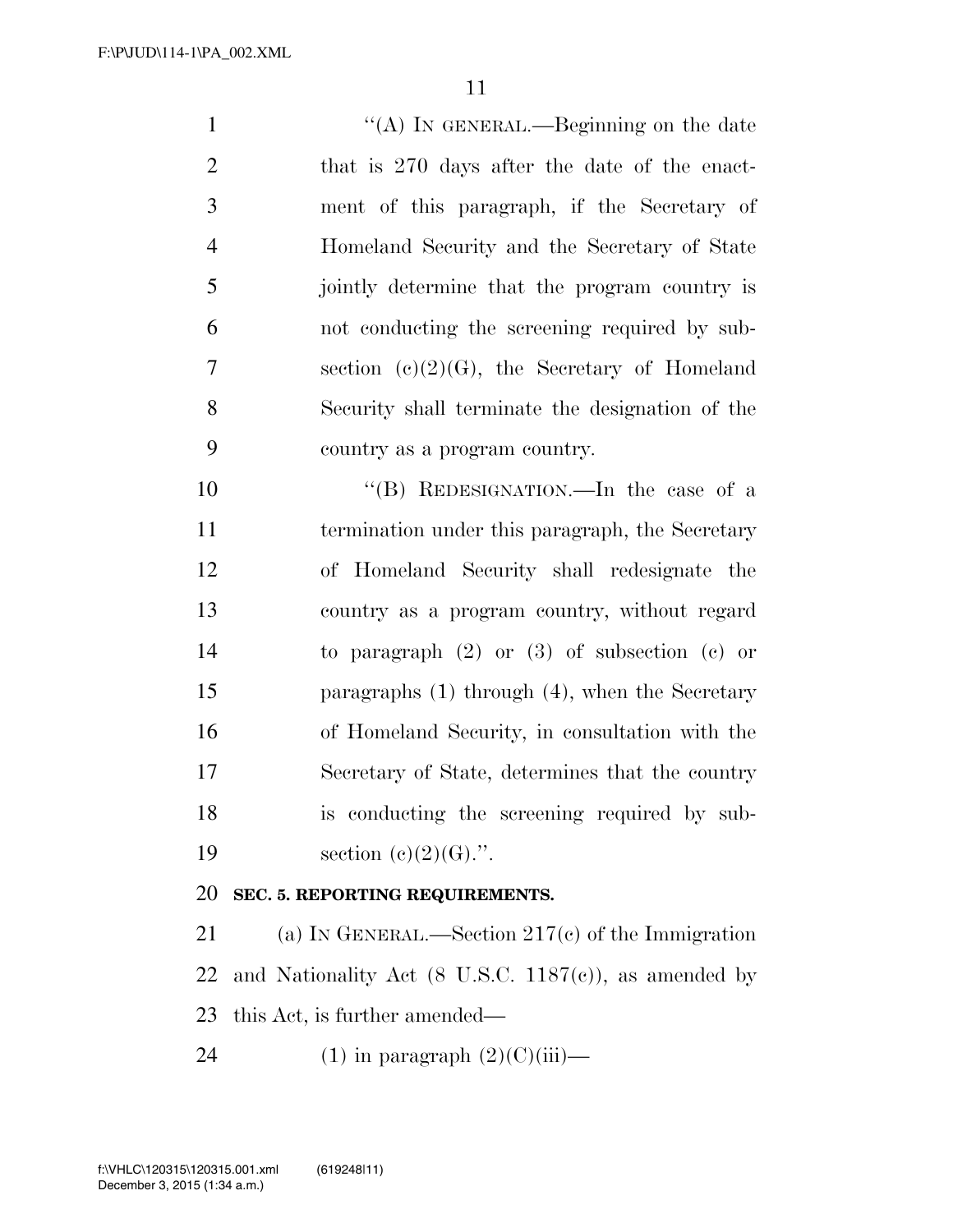| $\mathbf{1}$   | (A) by striking "and the Committee on             |
|----------------|---------------------------------------------------|
| $\overline{2}$ | International Relations" and inserting ", the     |
| $\mathfrak{Z}$ | Committee on Foreign Affairs, and the Com-        |
| $\overline{4}$ | mittee on Homeland Security"; and                 |
| 5              | (B) by striking "and the Committee on             |
| 6              | Foreign Relations" and inserting ", the Com-      |
| 7              | mittee on Foreign Relations, and the Com-         |
| 8              | on Homeland Security and Govern-<br>mittee        |
| 9              | mental Affairs"; and                              |
| 10             | $(2)$ in paragraph $(5)(A)(i)$ —                  |
| 11             | $(A)$ in subclause $(III)$ , by striking "and" at |
| 12             | the end;                                          |
| 13             | $(B)$ in subclause $(IV)$ , by striking the pe-   |
| 14             | riod at the end and inserting the following: ";   |
| 15             | and"; and                                         |
| 16             | (C) by adding at the end the following:           |
| 17             | $\lq\lq (V)$ shall submit to the commit-          |
| 18             | tees described in subclause (III), a re-          |
| 19             | port that includes an assessment of               |
| 20             | the threat to the national security of            |
| 21             | the United States of the designation              |
| 22             | of each country designated as a pro-              |
| 23             | gram country, including the compli-               |
| 24             | ance of the government of each such               |
| 25             | country with the requirements under               |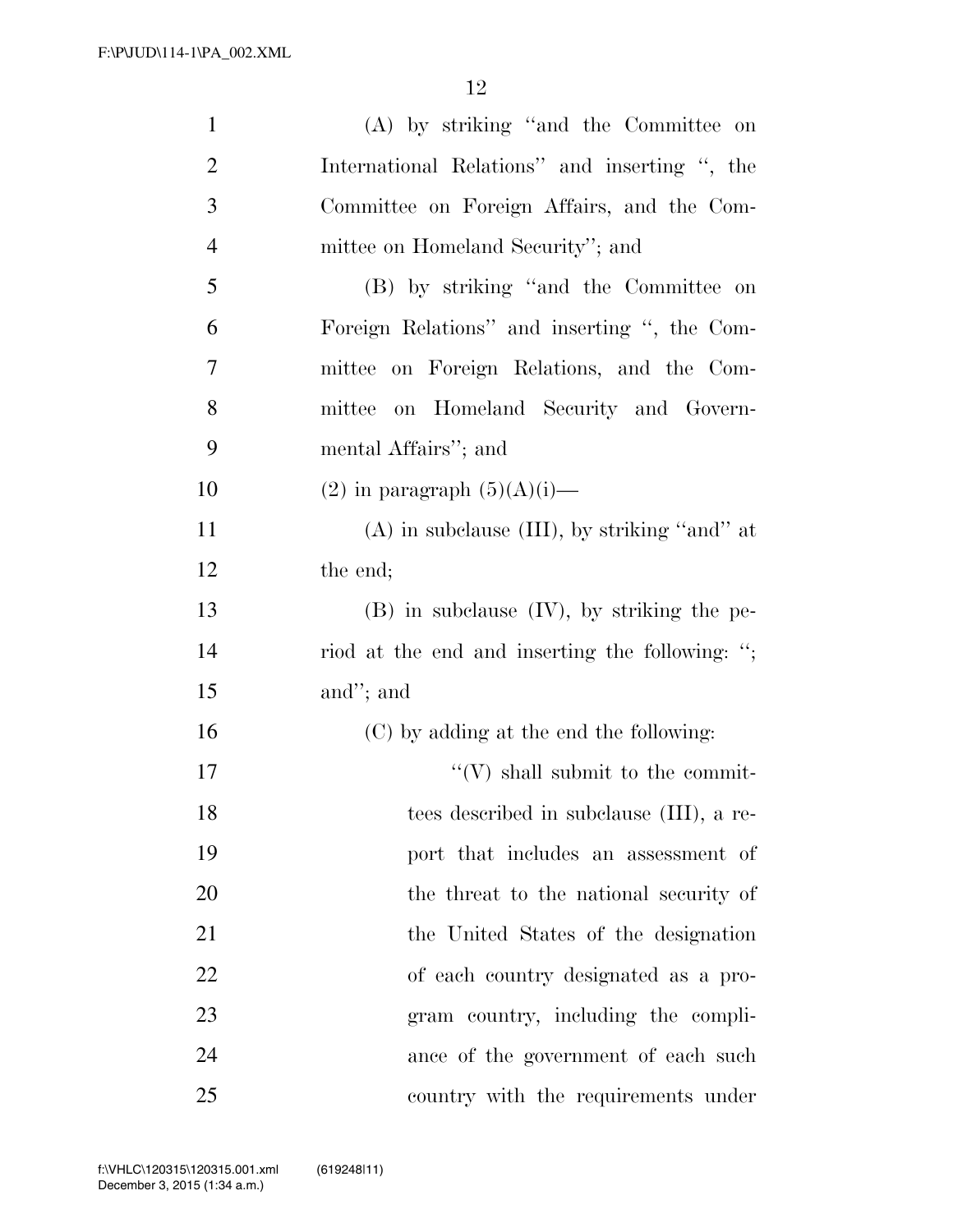F:\P\JUD\114-1\PA\_002.XML

|               | subparagraphs $(D)$ and $(F)$ of para-  |
|---------------|-----------------------------------------|
| $\mathcal{L}$ | $graph (2)$ , as well as each such gov- |
| -3            | ernment's capacity to comply with       |
|               | such requirements."                     |

 (b) DATE OF SUBMISSION OF FIRST REPORT.—The Secretary of Homeland Security shall submit the first re-7 port described in subclause (V) of section  $217(c)(5)(A)(i)$  of the Immigration and Nationality Act (8 U.S.C. 9 (c)(5)(A)(i)), as added by subsection (a), not later than 90 days after the date of the enactment of this Act.

#### **SEC. 6. HIGH RISK PROGRAM COUNTRIES.**

 Section 217(c) of the Immigration and Nationality Act (8 U.S.C. 1187(c)), as amended by this Act, is further amended by adding at the end the following:

15 "(12) DESIGNATION OF HIGH RISK PROGRAM COUNTRIES.—

17 "'(A) IN GENERAL.—The Secretary of Homeland Security, in consultation with the Di- rector of National Intelligence and the Sec- retary of State, shall evaluate program coun- tries on an annual basis based on the criteria described in subparagraph (B) and shall iden- tify any program country, the admission of na- tionals from which under the visa waiver pro-gram under this section, the Secretary deter-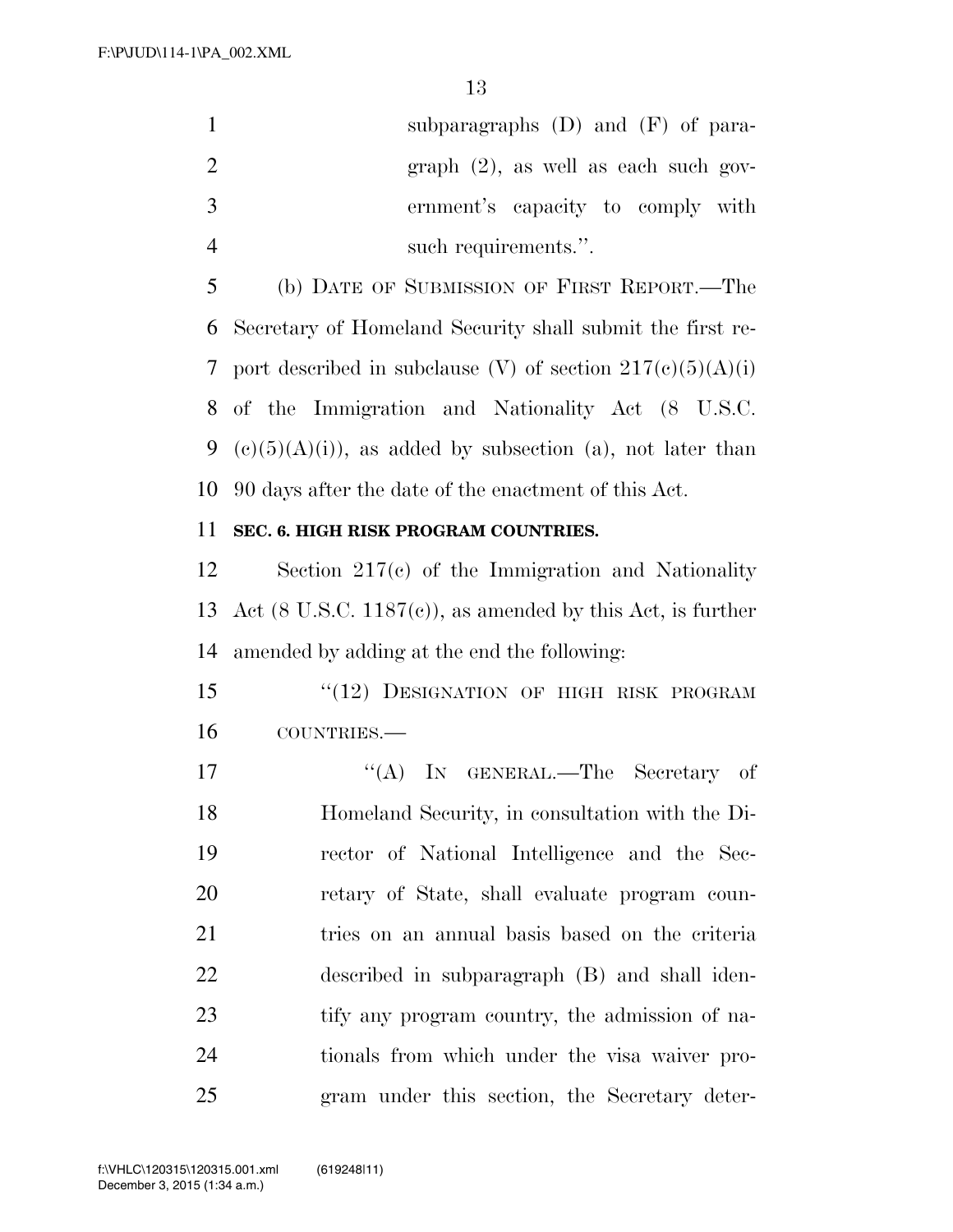| $\mathbf{1}$   | mines presents a high risk to the national secu- |
|----------------|--------------------------------------------------|
| $\overline{2}$ | rity of the United States.                       |
| 3              | "(B) CRITERIA.—In evaluating program             |
| $\overline{4}$ | countries under subparagraph (A), the Sec-       |
| 5              | retary of Homeland Security, in consultation     |
| 6              | with the Director of National Intelligence and   |
| 7              | the Secretary of State, shall consider the fol-  |
| 8              | lowing criteria:                                 |
| 9              | "(i) The number of nationals of the              |
| 10             | country determined to be ineligible to trav-     |
| 11             | el to the United States under the program        |
| 12             | during the previous year.                        |
| 13             | "(ii) The number of nationals of the             |
| 14             | country who were identified in United            |
| 15             | States Government databases related to           |
| 16             | the identities of known or suspected terror-     |
| 17             | ists during the previous year.                   |
| 18             | "(iii) The estimated number of na-               |
| 19             | tionals of the country who have traveled to      |
| 20             | Iraq or Syria at any time on or after            |
| 21             | March 1, 2011 to engage in terrorism.            |
| 22             | "(iv) The capacity of the country to             |
| 23             | combat passport fraud.                           |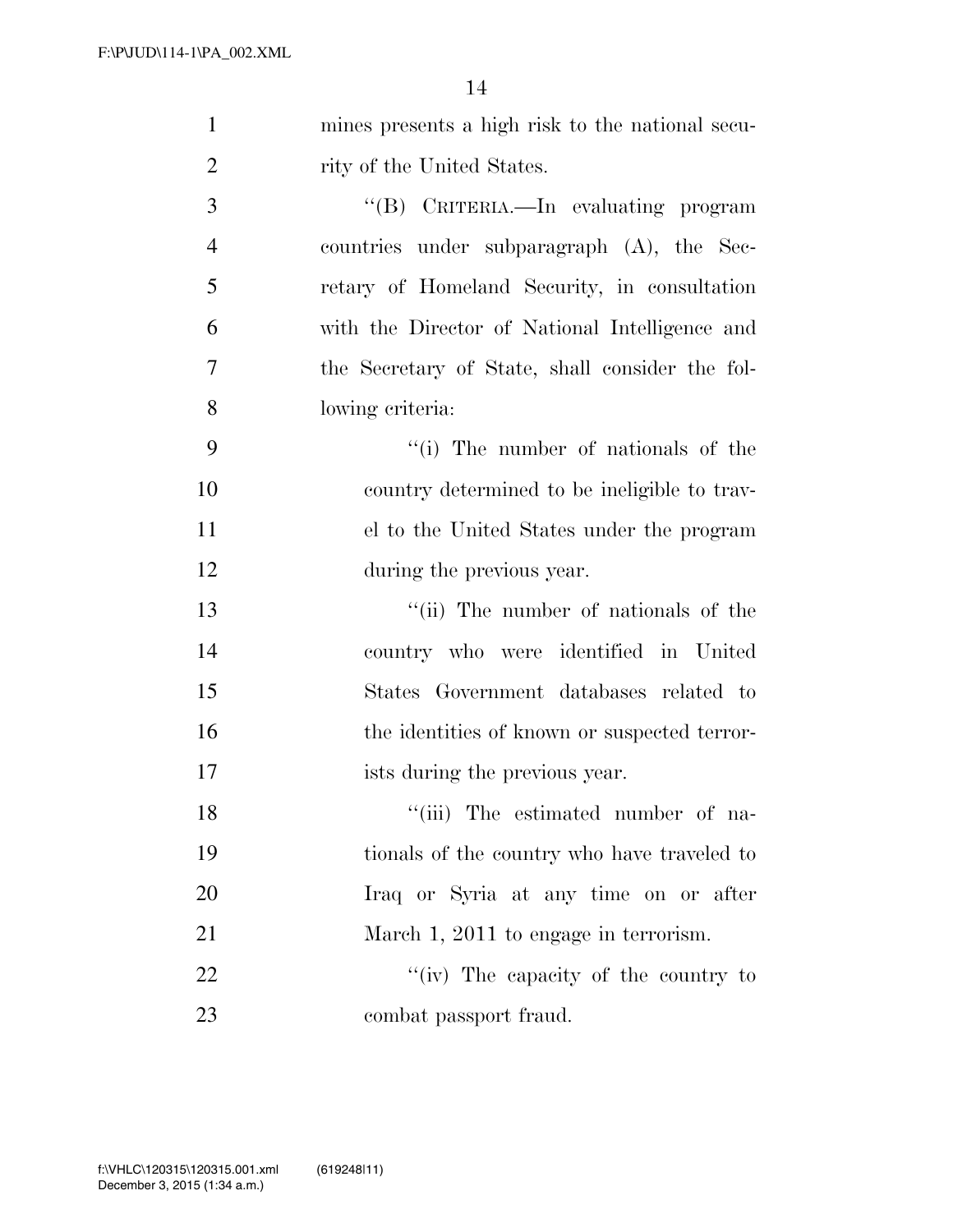| $\mathbf{1}$   | "(v) The level of cooperation of the             |
|----------------|--------------------------------------------------|
| $\overline{2}$ | country with the counter-terrorism efforts       |
| 3              | of the United States.                            |
| $\overline{4}$ | "(vi) The adequacy of the border and             |
| 5              | immigration control of the country.              |
| 6              | "(vii) Any other criteria the Secretary          |
| $\overline{7}$ | of Homeland Security determines to be ap-        |
| 8              | propriate.                                       |
| 9              | "(C) SUSPENSION OF DESIGNATION.—The              |
| 10             | Secretary of Homeland Security, in consultation  |
| 11             | with the Secretary of State, may suspend the     |
| 12             | designation of a program country based on a      |
| 13             | determination that the country presents a high   |
| 14             | risk to the national security of the United      |
| 15             | States under subparagraph (A) until such time    |
| 16             | as the Secretary determines that the country no  |
| 17             | longer presents such a risk.                     |
| 18             | "(D) REPORT.—Not later than $60$ days            |
| 19             | after the date of the enactment of this para-    |
| 20             | graph, and annually thereafter, the Secretary of |
| 21             | Homeland Security, in consultation with the Di-  |
| <u>22</u>      | rector of National Intelligence and the Sec-     |
| 23             | retary of State, shall submit to the Committee   |
| 24             | on Homeland Security, the Committee on For-      |
| 25             | eign Affairs, and the Committee on the Judici-   |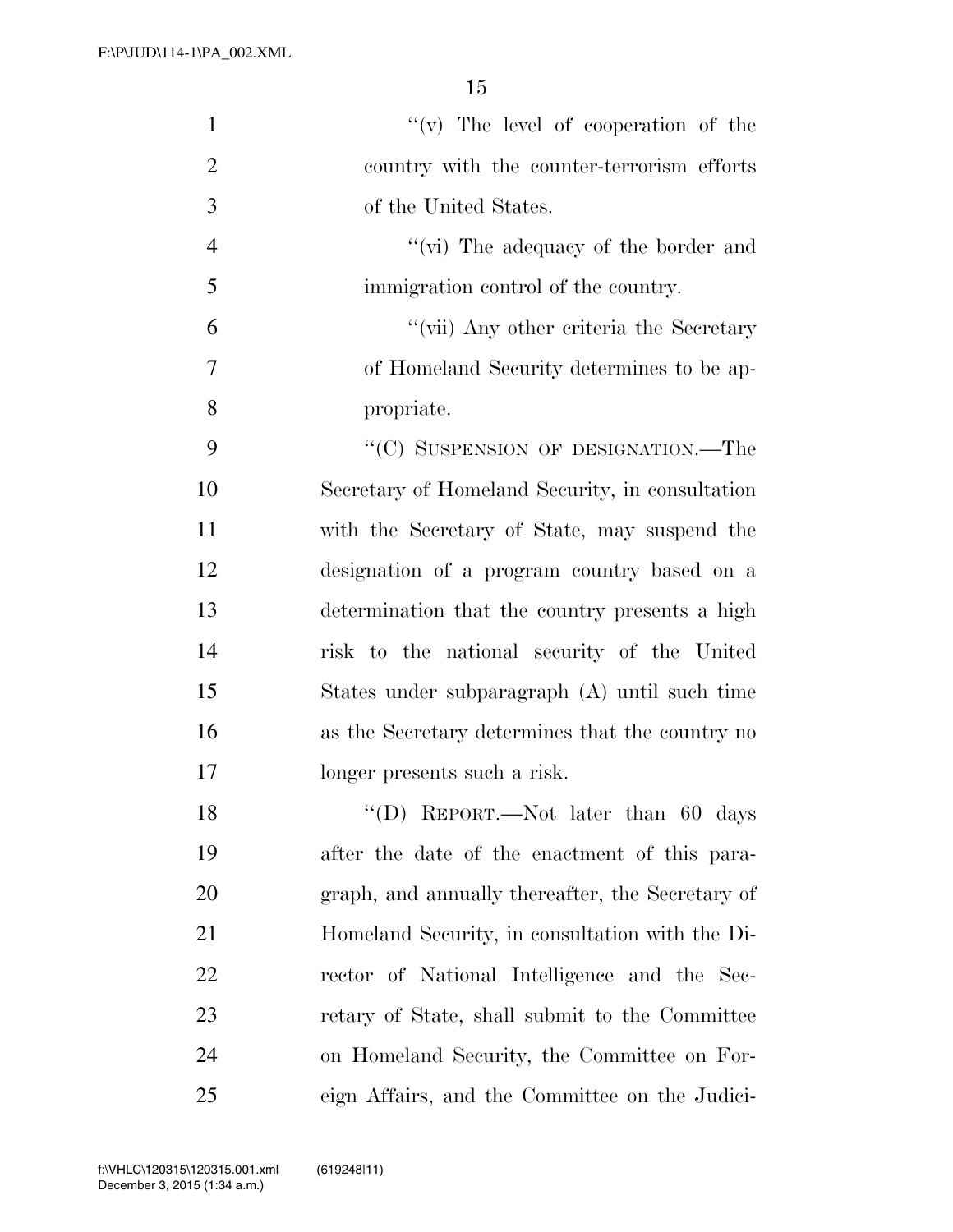| $\mathbf{1}$   | ary of the House of Representatives, and the                    |
|----------------|-----------------------------------------------------------------|
| $\mathbf{2}$   | Committee on Homeland Security and Govern-                      |
| 3              | mental Affairs, the Committee on Foreign Rela-                  |
| $\overline{4}$ | tions, and the Committee on the Judiciary of                    |
| 5              | the Senate a report, which includes an evalua-                  |
| 6              | tion and threat assessment of each country de-                  |
| $\overline{7}$ | termined to present a high risk to the national                 |
| 8              | security of the United States under subpara-                    |
| 9              | graph $(A)$ .".                                                 |
| 10             | SEC. 7. ENHANCEMENTS TO THE ELECTRONIC SYSTEM FOR               |
| 11             | TRAVEL AUTHORIZATION.                                           |
| 12             | (a) IN GENERAL.—Section $217(h)(3)$ of the Immi-                |
| 13             | gration and Nationality Act $(8 \text{ U.S.C. } 1187(h)(3))$ is |
| 14             | amended—                                                        |
| 15             | $(1)$ in subparagraph $(C)(i)$ , by inserting after             |
| 16             | "any such determination" the following: "or shorten"            |
| 17             | the period of eligibility under any such determina-             |
| 18             | $\text{tion}''$                                                 |
| 19             | $(2)$ by striking subparagraph $(D)$ and inserting              |
| 20             | the following:                                                  |
| 21             | "(D) FRAUD DETECTION.—The Secretary                             |
| 22             | of Homeland Security shall research opportuni-                  |
| 23             | ties to incorporate into the System technology                  |
| 24             | that will detect and prevent fraud and deception                |
| 25             | in the System.                                                  |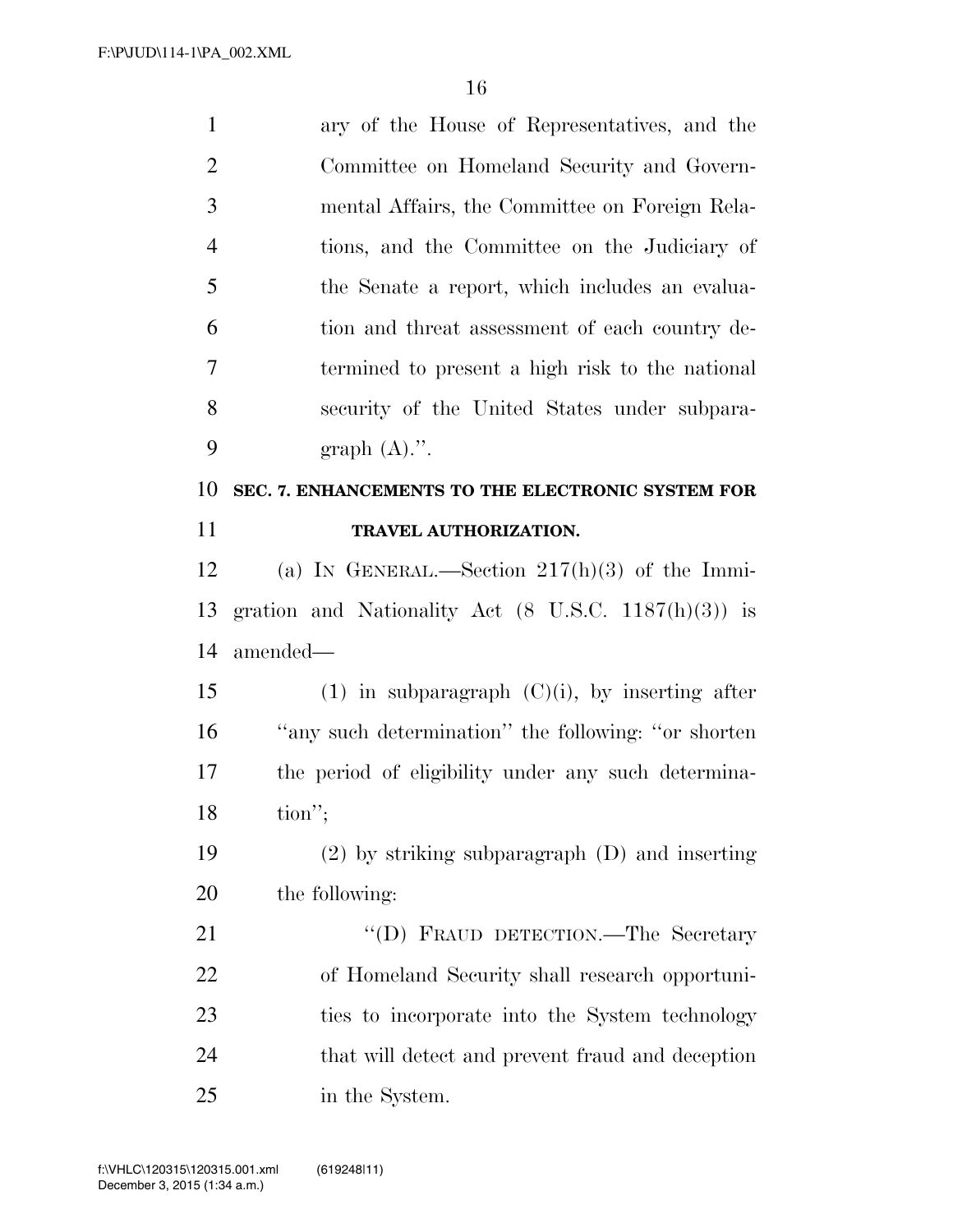1 ""(E) ADDITIONAL AND PREVIOUS COUN- TRIES OF CITIZENSHIP.—The Secretary of Homeland Security shall collect from an appli- cant for admission pursuant to this section in- formation on any additional or previous coun- tries of citizenship of that applicant. The Sec- retary shall take any information so collected into account when making determinations as to the eligibility of the alien for admission pursu- ant to this section. 11 "
(F) REPORT ON CERTAIN LIMITATIONS ON TRAVEL.—Not later than 30 days after the date of the enactment of this subparagraph and annually thereafter, the Secretary of Homeland Security, in consultation with the Secretary of State, shall submit to the Committee on Home- land Security, the Committee on the Judiciary, and the Committee on Foreign Affairs of the House of Representatives, and the Committee on Homeland Security and Governmental Af- fairs, the Committee on the Judiciary, and the Committee on Foreign Relations of the Senate

 a report on the number of individuals who were denied eligibility to travel under the program, or whose eligibility for such travel was revoked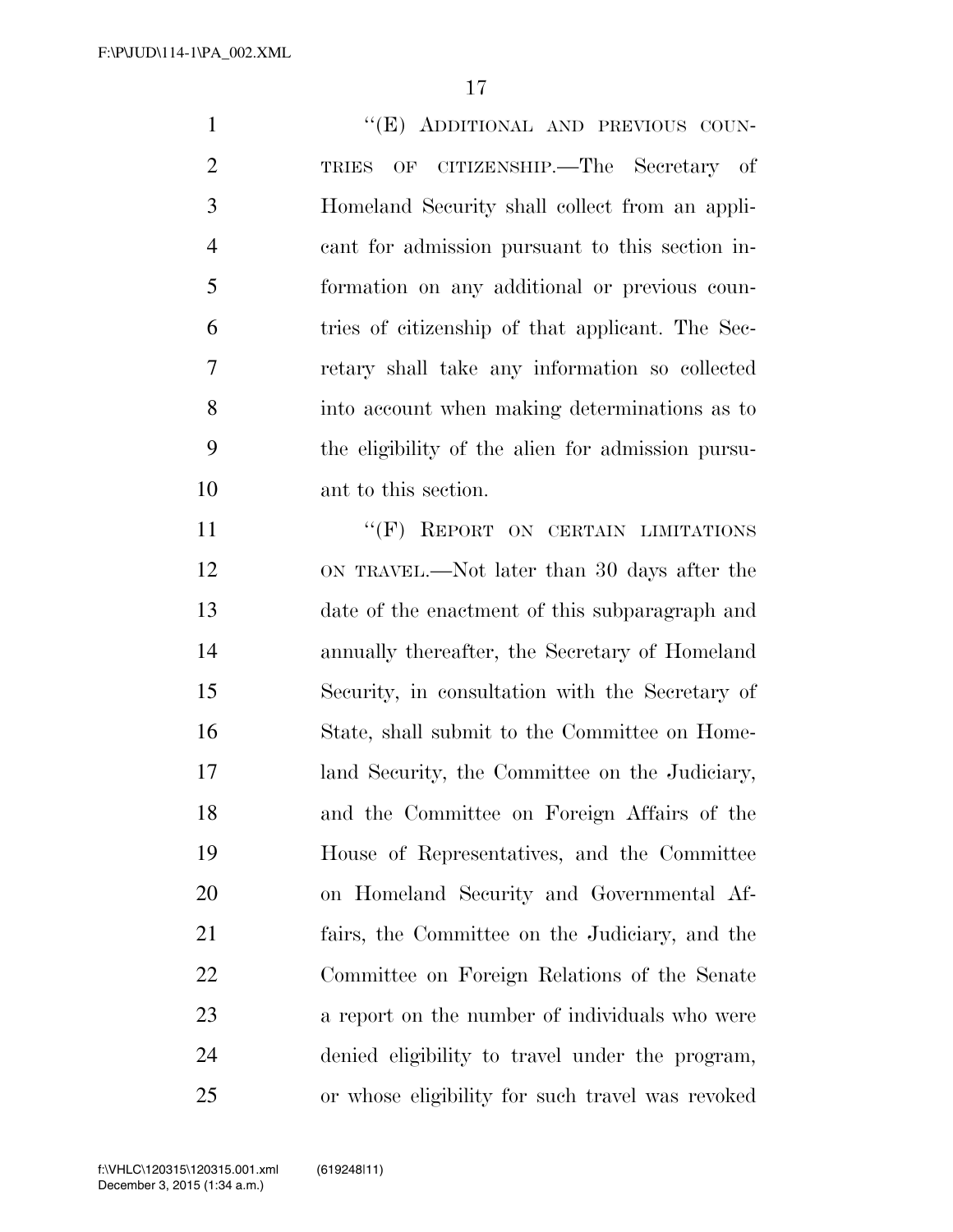during the previous year, and the number of such individuals determined, in accordance with subsection (a)(6), to represent a threat to the national security of the United States, and shall include the country or countries of citizenship of each such individual.''.

 (b) REPORT.—Not later than 30 days after the date of the enactment of this Act, the Secretary of Homeland Security, in consultation with the Secretary of State, shall submit to the Committee on Homeland Security, the Com- mittee on the Judiciary, and the Committee on Foreign Affairs of the House of Representatives, and the Com- mittee on Homeland Security and Governmental Affairs, the Committee on the Judiciary, and the Committee on Foreign Relations of the Senate a report on steps to strengthen the electronic system for travel authorization authorized under section 217(h)(3) of the Immigration 18 and Nationality Act  $(8 \text{ U.S.C. } 1187(h)(3))$  in order to better secure the international borders of the United States and prevent terrorists and instruments of terrorism from entering the United States.

# **SEC. 8. PROVISION OF ASSISTANCE TO NON-PROGRAM COUNTRIES.**

 The Secretary of Homeland Security, in consultation with the Secretary of State, shall provide assistance in a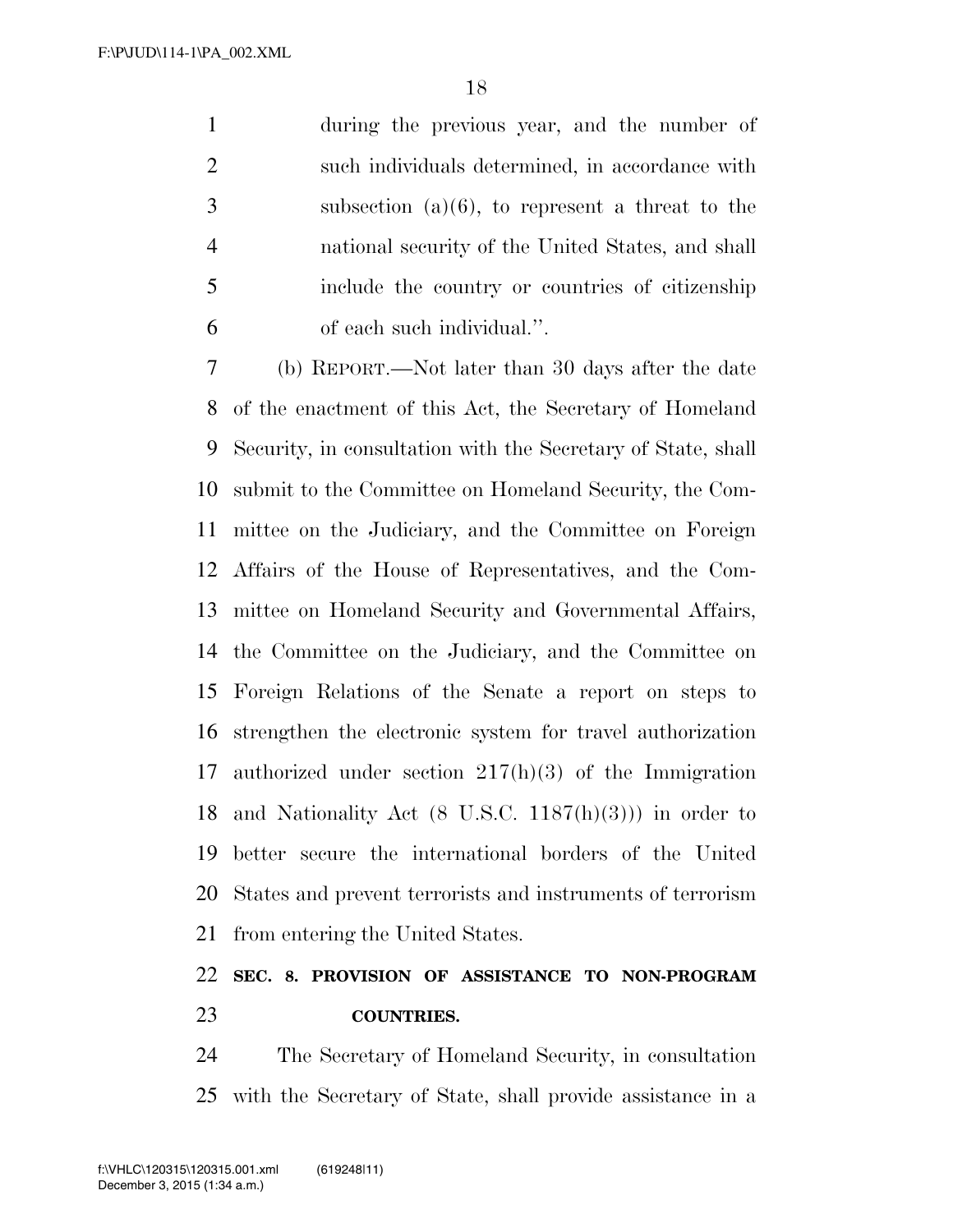risk-based manner to countries that do not participate in the visa waiver program under section 217 of the Immi- gration and Nationality Act (8 U.S.C. 1187) to assist those countries in—

 (1) submitting to Interpol information about the theft or loss of passports of citizens or nationals of such a country; and

 (2) issuing, and validating at the ports of entry of such a country, electronic passports that are fraud-resistant, contain relevant biographic and bio- metric information (as determined by the Secretary of Homeland Security), and otherwise satisfy inter- nationally accepted standards for electronic pass-ports.

#### **SEC. 9. CLERICAL AMENDMENTS.**

 (a) SECRETARY OF HOMELAND SECURITY.—Section 217 of the Immigration and Nationality Act (8 U.S.C. 1187), as amended by this Act, is further amended by striking ''Attorney General'' each place such term appears 20 (except in subsection  $(c)(11)(B)$ ) and inserting "Secretary" of Homeland Security''.

 (b) ELECTRONIC SYSTEM FOR TRAVEL AUTHORIZA- TION.—Section 217 of the Immigration and Nationality Act (8 U.S.C. 1187), as amended this Act, is further amended—